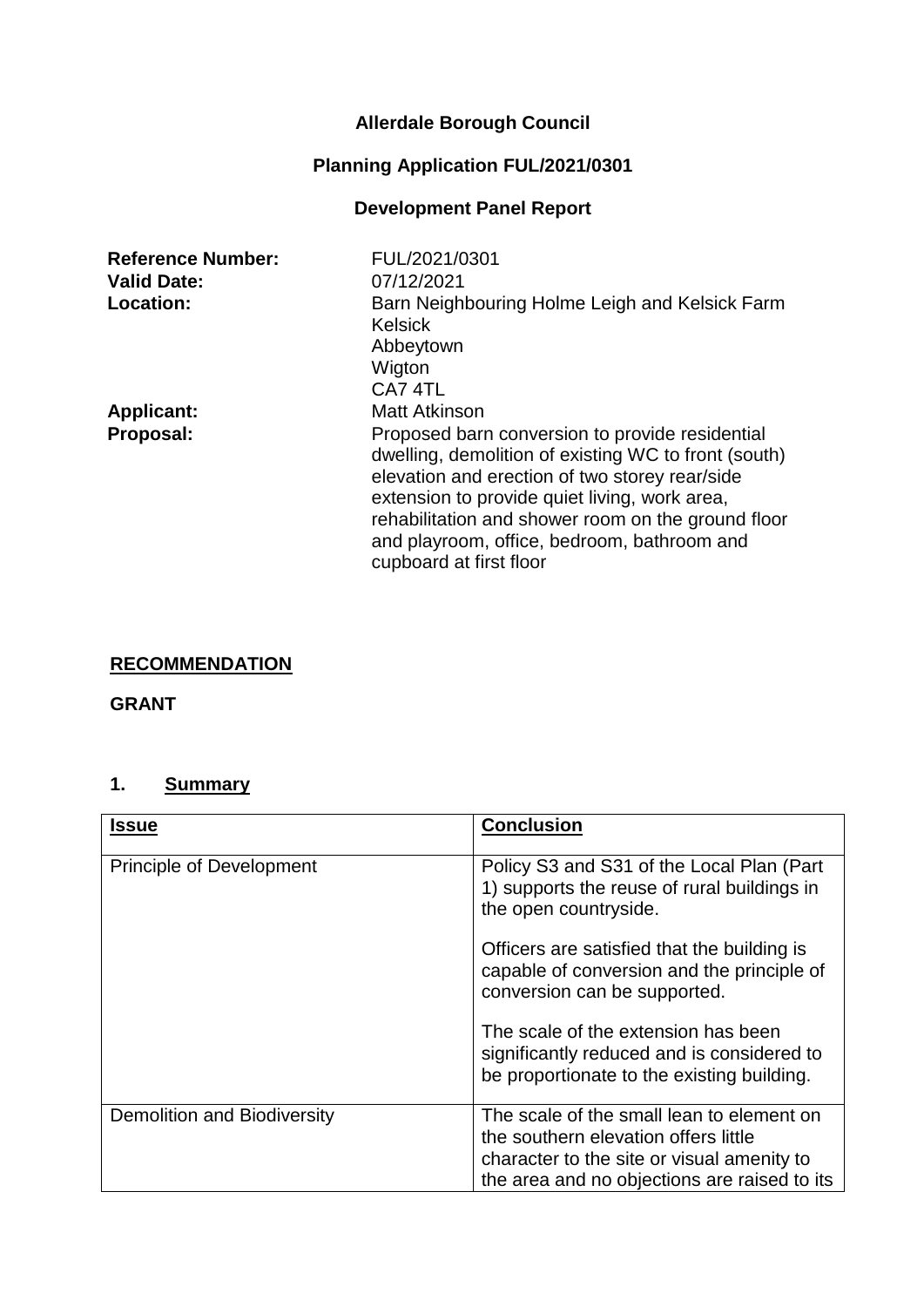|        | demolition.                                                                                                                                                                                                                                                                               |
|--------|-------------------------------------------------------------------------------------------------------------------------------------------------------------------------------------------------------------------------------------------------------------------------------------------|
|        | The applicant has adequately addressed<br>the proposal is acceptable in terms of<br>impact on protected species in line with<br>Policy S35 subject to mitigations measures<br>which can be secured by condition.                                                                          |
| Design | Officers consider the proposed alterations<br>and extension to the building, to be<br>acceptable for its rural location and<br>responds positively to the character and<br>history of the existing building in<br>compliance to Policies S3, S31 and DM15<br>of the Allerdale Local Plan. |

## **2. Introduction**

- 2.1. Members will note that this application was deferred from the Development Panel meeting on the 15 March to allow officers to work with the applicant to seek amendments to the scheme.
- 2.2. The applicant has submitted a further set of plans to be considered by officers and members:

21-11-02 Rev B As Proposed Ground Floor Plan, Elevations & Section A-A 21-11-03 Rev C As Proposed First Floor Plan, Elevations & Section B-B 21-11-05 Rev C As Proposed Site (Block) Plan

- 2.3. The plans still include an extension to the rear of the property, however, the second floor element has been partially removed from the proposals along with the balcony to the front of the building.
- 2.4. The existing structures has a floor area of approx. 210 sqm. The revised extension is approx. 130 sqm (external measurements) of which 97 sqm is at ground floor and only 35 sqm at first floor. This is a significant reduction to the previous application and would only result in a further floor space of 60 sqm from what was approved under the earlier 2020 application.
- 2.5. The two storey element of the extension has been limited to directly to the rear of the existing two storey side elevation of the barn and therefore will not be visible from the front elevation, will be seen in line with the existing structure and does not harm the character of the existing barn.
- 2.6. Whilst the proposed single storey extension will extend the footprint of the barn it is considered this will not be a substantial alteration with the revised scale of the extension proportionate to the building and the large development plot the building sits within. Officers consider the amended scheme is in line with the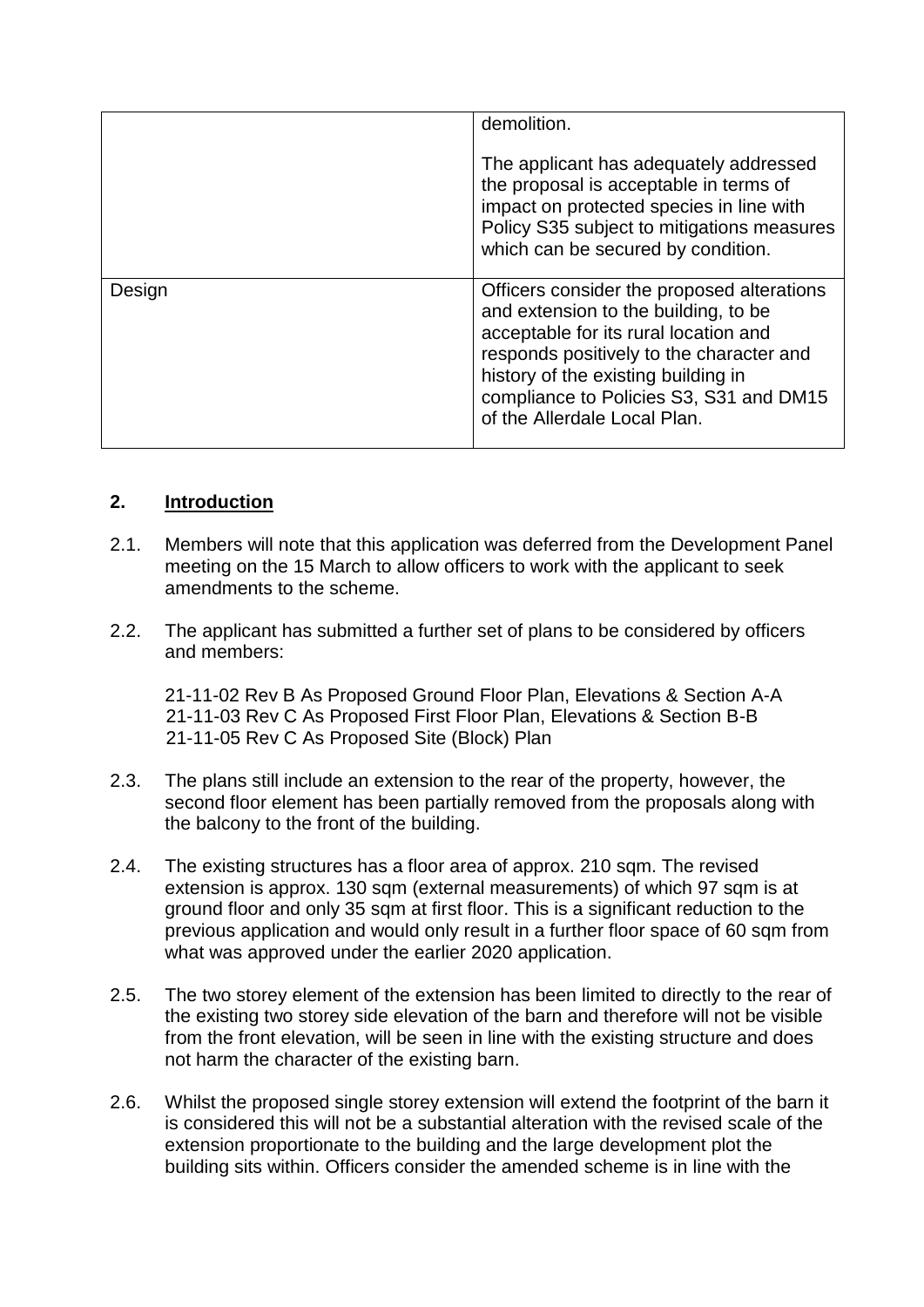National Planning Policy Framework and Policy S4, S14, S31 and DM15 of the Allerdale Local Plan (Part 1), Adopted July 2014 and can be supported.

## **3. Site**

- 3.1. The application site comprises a stone and brick built barn within the linear hamlet of Kelsick. The barn is set back from the main Kelsick highway, and surrounded by mainly open agricultural land. Access to the barn is via an existing single lane track from the main highway which is also used to access agricultural land to the north.
- 3.2. The main part of the barn is L shaped, with some smaller lean to elements of lower eaves height adjoining. There are a number of existing openings to all elevations of the barn.
- 3.3. The barn is bound to the north and south by agricultural land. To the west of the site is agricultural land with a residential property beyond, at a distance of approx. 35m. To the immediate east of the site is a redundant stone built building, separated from the application building by the access lane. A further residential property at Holme Leigh is situated to the east of the access track with Kelsick Farm beyond.

## **4. Relevant Planning History**

- 4.1. FUL/2021/0097 Proposed barn conversion to provide domestic dwelling Granted.
- 4.2. AGQ/2020/0003 Conversion of agricultural barn at land northwest of Holme Leigh, to a dwellinghouse (use Class C3) including provision of services, the repair of the existing roof, work to the outside of the barn to make it wind and watertight and internal works to make it habitable at Barn Northwest of Holme Leigh, Kelsick - Prior Approval Granted.

## **5. Representations**

## **Parish Council**

5.1. The Parish Council has considered the application and has no objections and wish to support the application.

## **Environmental Health**

5.2. No objections.

## **Natural England**

5.3. No objections.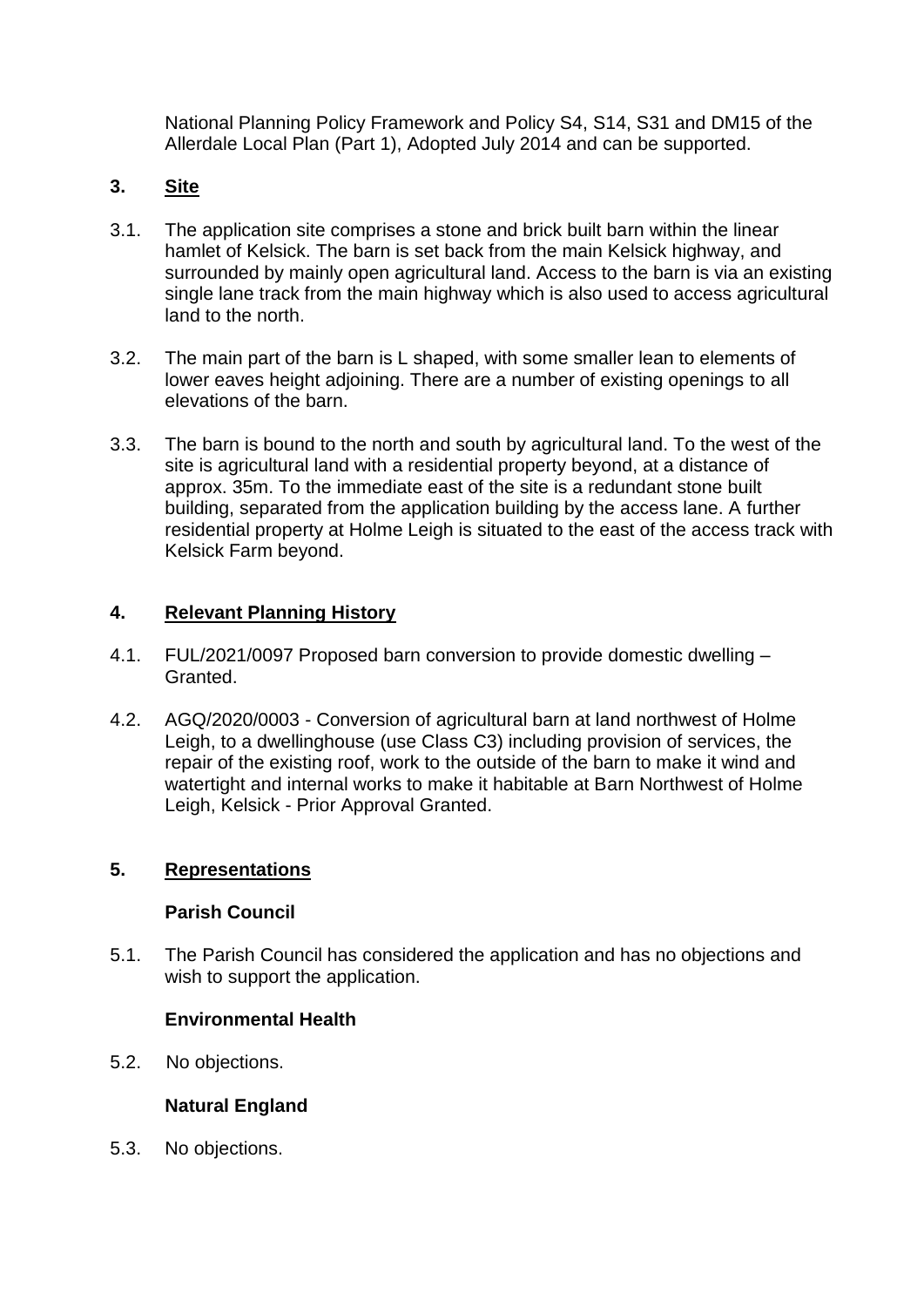### **Minerals & Waste CCC**

5.4. Cumbria County Council as minerals planning authority does not object to this application.

### **County Archaeologist**

- 5.5. Our records indicate that the traditional farm buildings proposed for conversion and demolition probably have 18<sup>th</sup> century origins and are considered to be of local architectural and historical interest.
- 5.6. I therefore recommend that, in the event consent is granted, the existing buildings are recorded in line with the requirement outlined in condition 8 on the previously approved permission FUL/2021/0097, and that this should be secured in any new consent that may be granted.
- 5.7. The application has been advertised by site notice and neighbour letter. Five letters of support have been received to see this derelict building restored.

#### **6. Environmental Impact Assessment**

- 6.1. The Town and Country Planning (Environmental Impact Assessment) Regulations 2017
- 6.2. The development does not within Schedule 1 nor 2 and, as such, is not EIA development.

#### **7. Duties**

7.1. Does the site affect the setting of a listed building?

No

7.2. Is the site within a designated conservation area?

No

7.3. Is the development likely to have a significant effect upon a Natura 2000 designation?

No

#### **8. Development Plan Policies**

#### **8.1. Allerdale Local Plan (Part 1)**

Policy S1 Presumption in Favour of Development Policy S2 Sustainable Development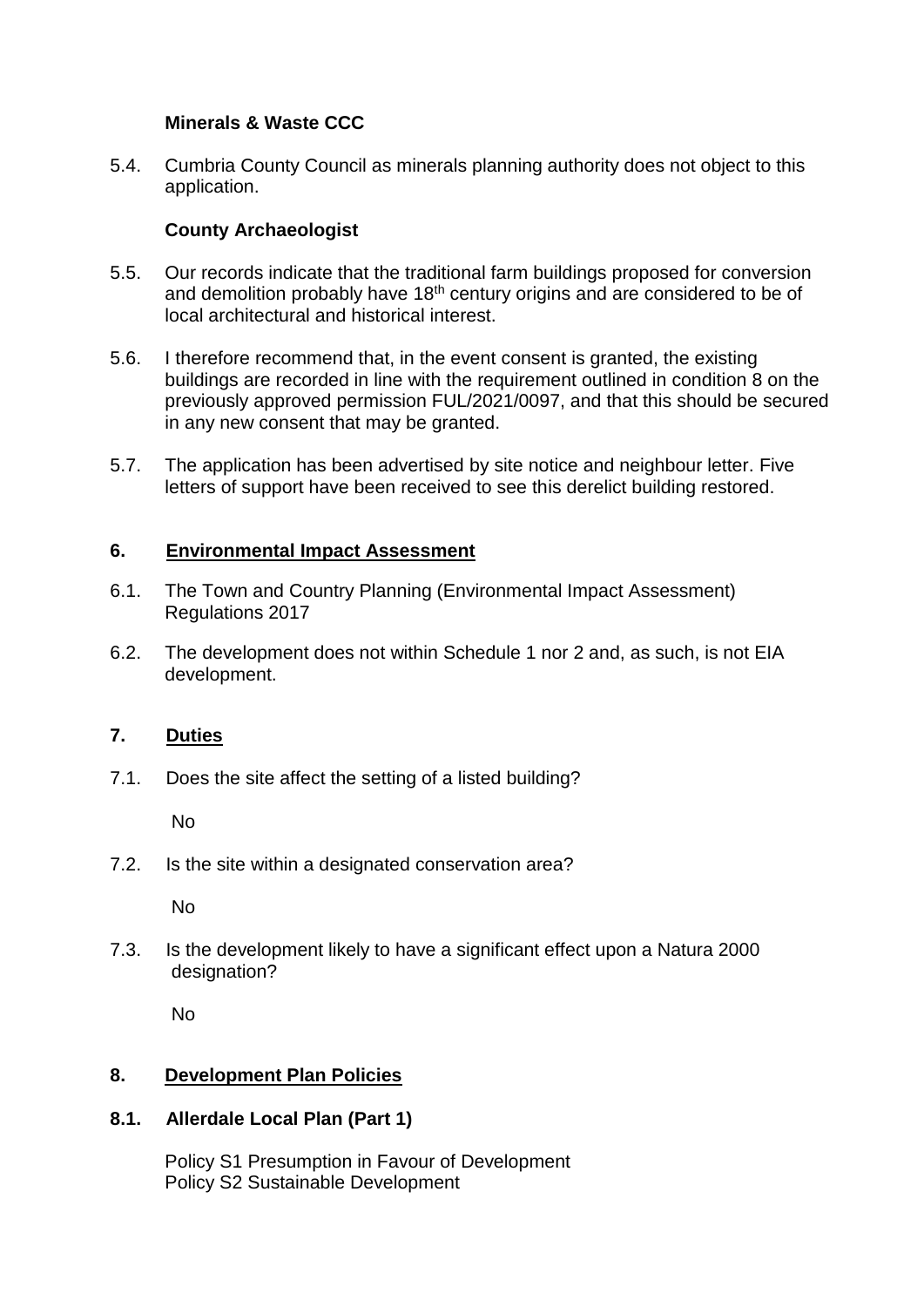Policy S3 Spatial Strategy and Growth Policy S4 Design Principles Policy S5 Development Principles Policy S6d Wigton Policy S14 Rural Economy Policy S22 Transport Principles Policy S27 Heritage Assets Policy S29 Flood Risk and Surface Water Drainage Policy S30 Reuse of Land Policy S31 Reuse of Rural Buildings and Replacement Dwellings in the **Countryside** Policy S32 Safeguarding Amenity Policy S35 Protecting and Enhancing Biodiversity and Geodiversity Policy DM14 Standards of Good Design Policy DM15 Extensions and Alterations to Existing Buildings and Properties

## **8.2. Allerdale Local Plan (Part 2)**

Policy SA2 Settlement Boundaries

#### **9. Other material considerations**

#### **9.1. National Planning Policy Framework (NPPF) (2021)**

#### **9.2. Allerdale Council Strategy 2020-2030**

#### **10. Policy weighting**

10.1. Section 38(6) of the Planning and Compulsory Purchase Act 2004 requires that, if regard is to be had to the development plan for the purpose of any determination to be made under the Planning Acts, the determination must be made in accordance with the plan unless material considerations indicate otherwise. This means that the Allerdale Local Plan (Part 1) 2014 and the Allerdale Borough Local Plan (Part 2) 2020 policies have primacy.

## **11. Assessment:**

#### **Principle of development**

- 11.1. Policy S3 of the Allerdale Local Plan sets out the settlement hierarchy for Allerdale. It defines the settlement hierarchy, which sets out the role of settlements, including the form and scale of development that would be expected within the towns and villages and what is acceptable in the open countryside.
- 11.2. The development would involve the creation of a residential dwelling from the conversion and extension of an existing barn. The application site lies outside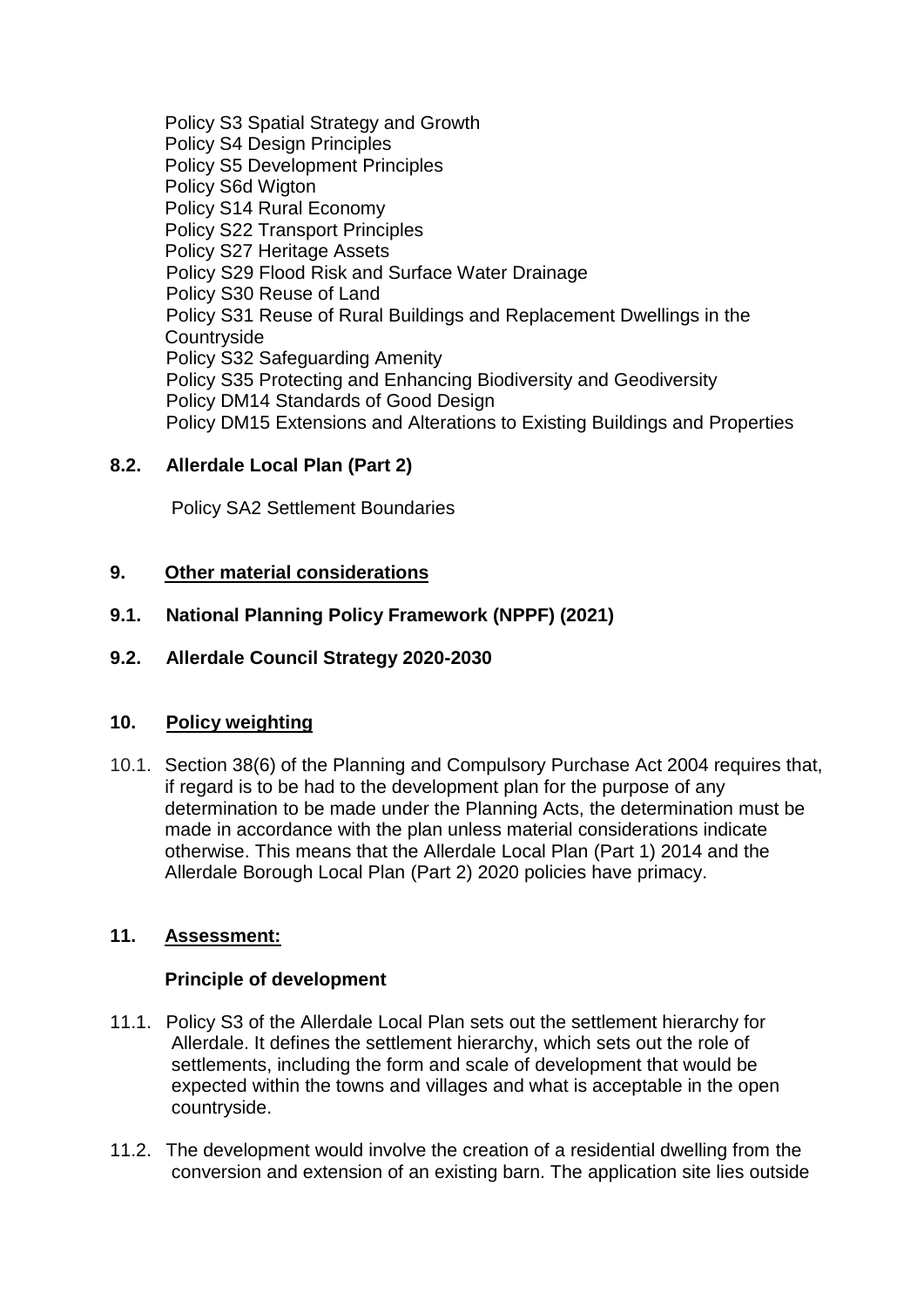any defined settlement, within the hamlet of Kelsick and is therefore considered as development in the open countryside.

- 11.3. Paragraph 80 of the National Planning Policy Framework February 2021 is applicable to the proposal. Within this, it is indicated that planning decisions should avoid the development of isolated homes in the countryside. Circumstances in which such development could be acceptable would include the re-use of redundant or disused buildings which would enhance its immediate setting.
- 11.4. Policy S31 of the Allerdale Local Plan (Part 1) is also applicable. This policy supports the re-use of rural buildings in the open countryside, subject to compliance with other relevant policies. It is noted that the building should also be suitable for conversion without substantial alteration or rebuilding i.e. the building should be structurally sound. This is a key element to this application.
- 11.5. The proposal would see the existing structure converted to provide a 3 bed residential dwelling with Kitchen/dining/family room, utility room and a separate living room. This would involve the re-use of a redundant agricultural building supported by Policy S3 and S31.
- 11.6. An inspection report and accompanying drawings have been submitted alongside the application which identifies that the buildings are generally capable of conversion with some minor rebuilding works in localised areas. The extent of the rebuilding works to the existing structure are limited to a small proportion of the buildings as a whole. The applicant has been able to suitably demonstrate that the buildings are structurally sound and capable of conversion. With this in mind, the principle of residential conversion in this location is accepted.

#### **Demolition and Biodiversity**

- 11.7. The proposal would involve the demolition of a small lean to element to the southern elevation. The scale of the lean to is such that it offers little to the character of the site or visual amenity of the area. The loss of this element is therefore accepted.
- 11.8. The County Archaeologist notes that the farmhouse and adjacent barn are of traditional clay construction, as such they are of some historical interest, despite later alterations and being in a poor state of repair. It is suggested that a condition be attached to any consent to secure suitable recording of the buildings prior to demolition and conversion works.
- 11.9. Policy S35 of the Allerdale Local Plan (Part 1) seeks to safeguard the habitat of protected species. The structures at the site have features which potentially could provide habitats for protected species. The application has been accompanied by a Survey for Bats, Barn Owls and Breeding Birds. The Report found that there were signs of barn owls, barn swallows, pigeons, blue tits and some bat activity, although there was no evidence of a large roost. It is also indicated that there is potential for bats to be present in the areas that were inaccessible to the survey such as ridge gaps, wall cracks and behind roof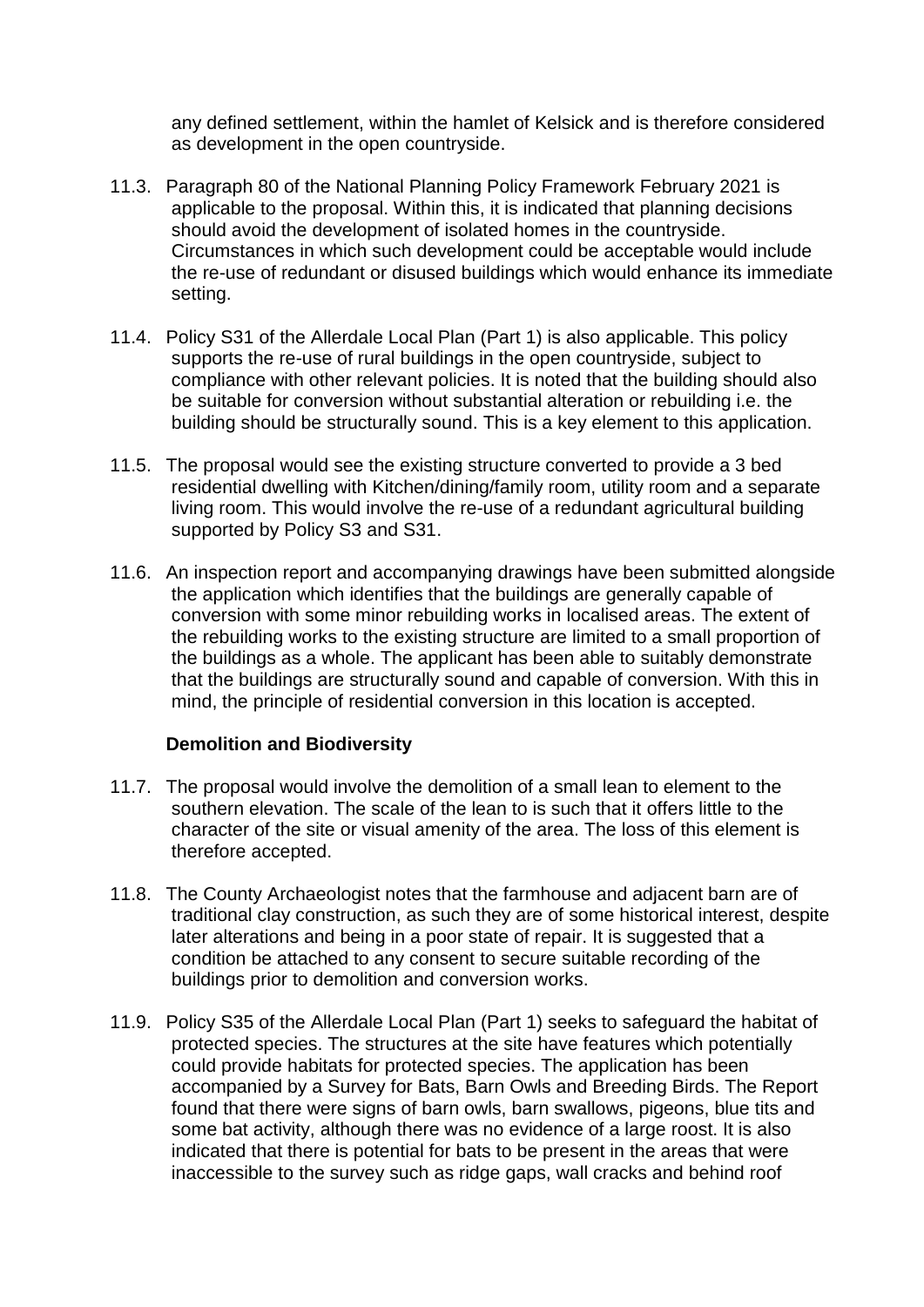beams. A mitigation strategy to include new bat lofts and barn owl window and nest boxes within and around the farmhouse is outlined in the report, to protect and enhance the existing biodiversity of the site.

- 11.10. The Habitats Regulations transpose prohibitions against activities affecting European Protected Species. The Directive provides for the derogation from these prohibitions for specified reasons and providing certain conditions are met. These are referred to as the three derogation tests applied by Natural England at licensing stage. Standing advice indicates that where it is likely that one of the prohibitions of the regulations is offended, it is necessary for the Local Planning Authority to consider the likelihood of a license being granted at the planning application stage and therefore the three tests.
- 11.11. The three tests are that:

1. There are imperative reasons of overriding public interest or for public health and safety;

- 2. There is no satisfactory alternative;
- 3. A favourable conservation status of the species is maintained.
- 11.12. In consideration of the three tests:

1. The retention of a non-designated heritage asset and addition to the adequate supply of housing is of some public interest.

2. There are potentially other sites/ structures offering alternative conversions, however these could equally impact on European Protected Species. The proposed works would bring the building back into use avoiding deterioration or loss of the building.

3. Given the noted signs of protected species at the site, there would be some impact on the conservation status. However, there were no large roosts present and the mitigation strategy would introduce new bat lofts and barn owl window and nest boxes within and around the farmhouse, which provides compensation. Direct impacts can therefore be mitigated to a large extent through the application of appropriate conditions.

11.13. On the basis of the information available, it is considered likely that a license would be forthcoming from Natural England. The survey works and mitigation strategy proposed are considered suitable with regards protected species and satisfy the criteria of Planning Policy S35 of the Allerdale Local Plan (Part 1). It is suggested that a condition be attached to any planning approval to secure the mitigation works.

## **Design**

11.14. The site is located in the open countryside outside the defined settlement limits under Policy SA2 of ALLP2. The principle of a barn conversion can be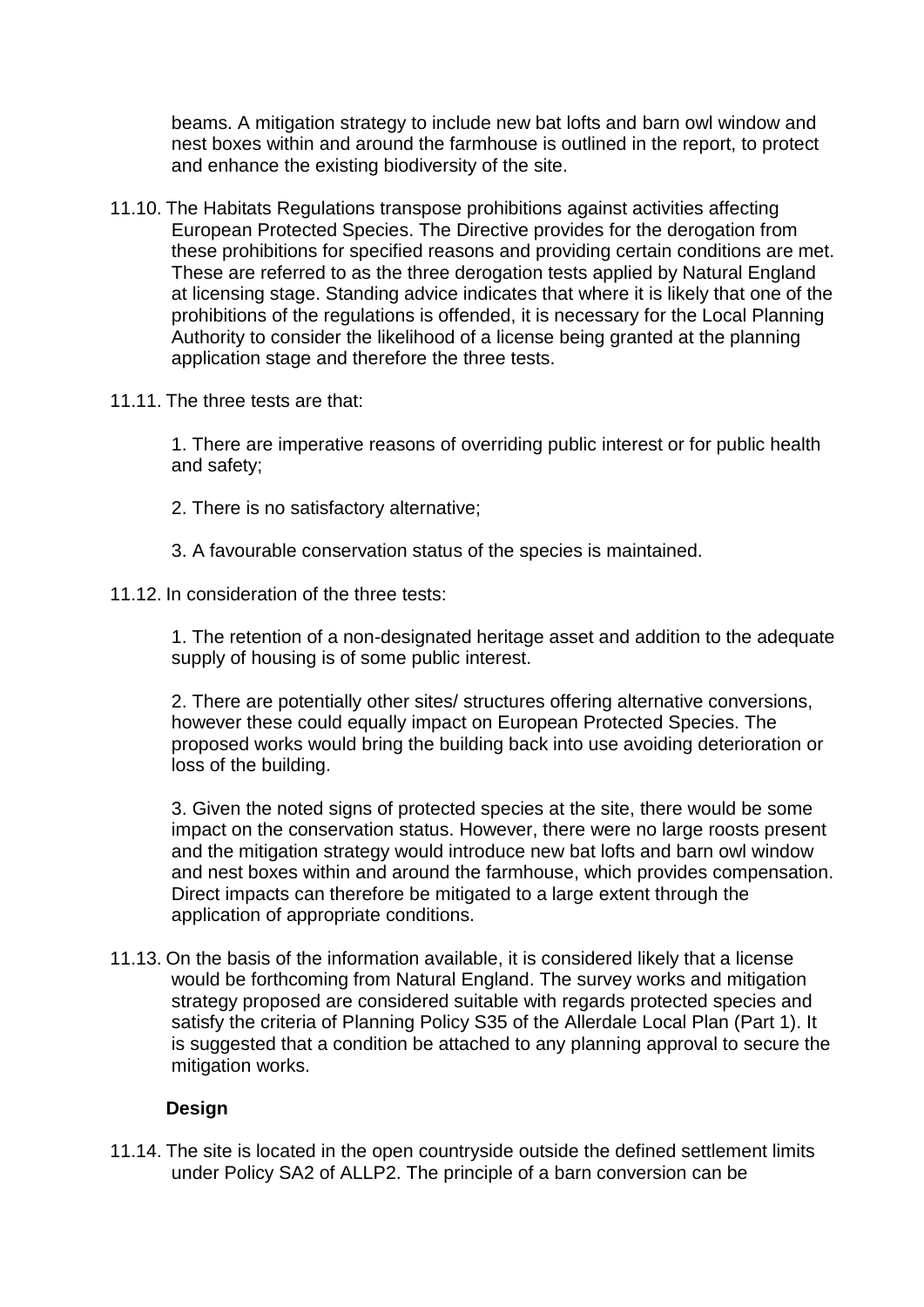supported under Policy S3 subject to compliance with Policy S31 of the Allerdale Local Plan. Policy S31 clearly details that the scheme must be a conversion of an existing building and that it can be demonstrated that the building is structurally sound.

- 11.15. Policy S4 seeks to achieve high quality design, which is of appropriate scale and design for its location whilst responding positively to the character and history of its location.
- 11.16. Paragraph 134 of the National Planning Policy Framework details that development that is not well designed should be refused, especially where it fails to reflect local design policies.
- 11.17. The site benefits from planning approval FUL/2021/0097 for the conversion of the existing building. A single storey extension to provide a garage was approved to the north elevation. Permitted Development Rights were removed from the structure that meant any extensions or alterations to the property would require planning permission. The need for this condition was to protect the character and history of the building.
- 11.18. The revised proposal negotiated with the applicant and his agent involves conversion of the existing barn and addition of a new single storey wing to create a 3 sided courtyard.

#### **Highways**

11.19. The site is accessible via a lane, which would be retained within the development. Conditions were suggested by the Highway Department to the earlier application in relation to the surfacing of the access drive. The highway details are acceptable with the conditions applicable to this application also.

#### **Amenity**

11.20. The application site is situated within a large plot. A residential dwelling is situated beyond the western boundary. A farm complex is situated beyond the eastern boundary. It is considered that there are reasonable separation distances between the application property and the agricultural buildings associated with the farm, with intervening planting and structures, such that the potential for noise and odour impact from the adjacent farm practices is considered to be minimal

#### **Drainage**

11.21. A new foul water drainage system is proposed for the proposed dwelling comprising a package treatment plant discharged to the watercourses located around the property, nearby water course at Stank Beck. Surface water would be discharged to watercourses around the site with rainwater harvesting, permeable paving and sub surface storage incorporated within the development.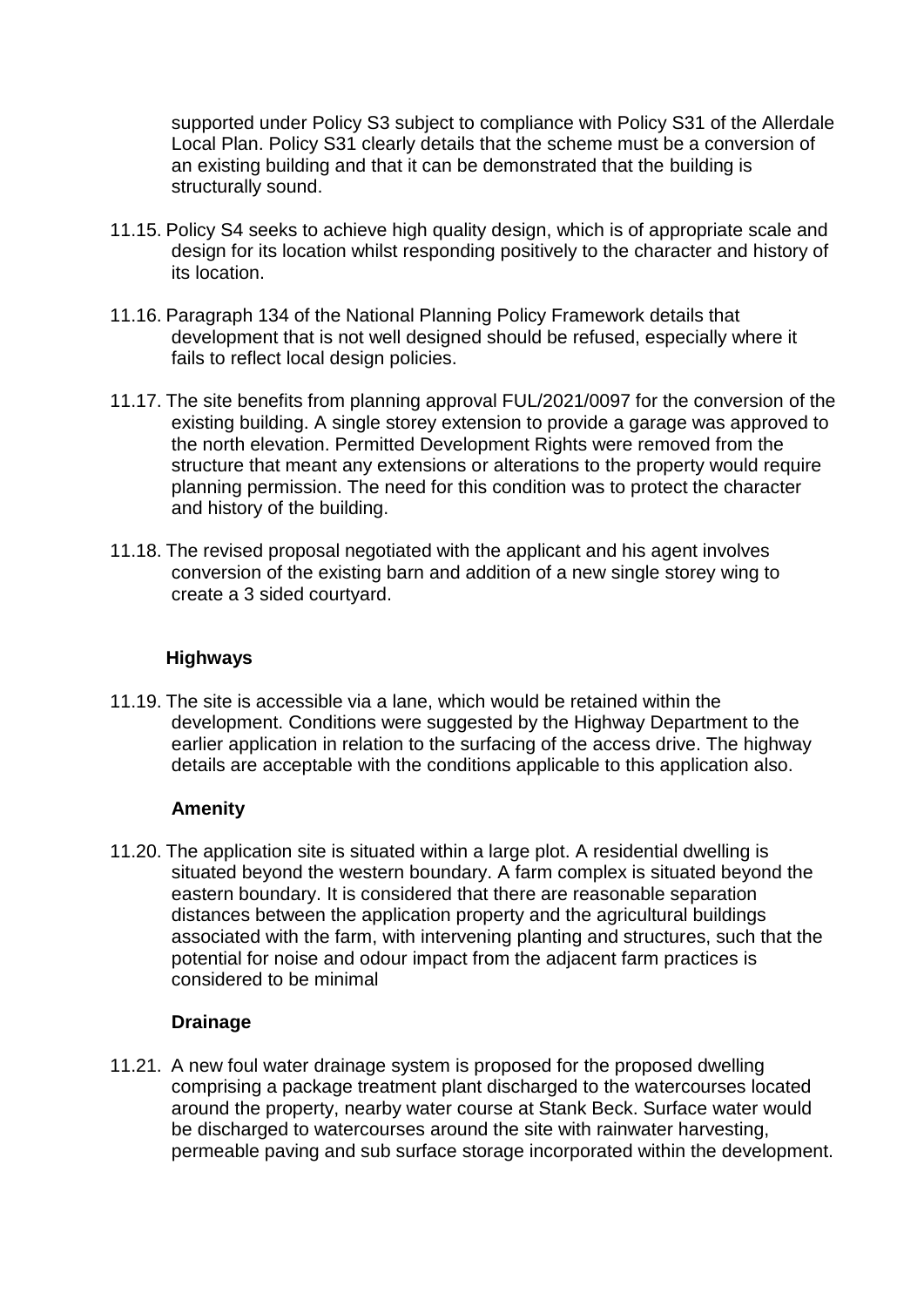11.22. The proposed drainage strategy is accepted.

#### **Contamination**

11.23. The Environmental Health Department have assessed the proposal and considered the information provided on the barn conversion form. They consider the proposal to be acceptable and do not require any further assessments be carried in relation to contamination.

#### **Local Financial Considerations**

**11.24.** Having regard to S70 (2) of the Town and Country Planning Act the proposal will have financial implications arising from New Homes Bonus and Council Tax Revenue.

#### **12. Conclusions**

12.1. The conversion of the existing structure with addition of a single storey extension is considered acceptable and in line with Policy S3 and S31 of the Local Plan (Part 1) and therefore the principle of a house at this location is not opposed.

#### **13. RECOMMENDATION**

**GRANT**

**Annex 1**

#### **CONDITIONS**

#### **Time Limit:**

**1. The development hereby permitted shall be begun before the expiration of three years from the date of this permission.**

Reason: In order to comply with Section 91 of the Town and Country Planning Act 1990.

#### **In Accordance:**

**2. The development hereby permitted shall be carried out solely in accordance with the following plans: 21-11-04 Location Plan 21-11-02 Rev B As Proposed Ground Floor Plan, Elevations & Section A-A received 30.03.2022**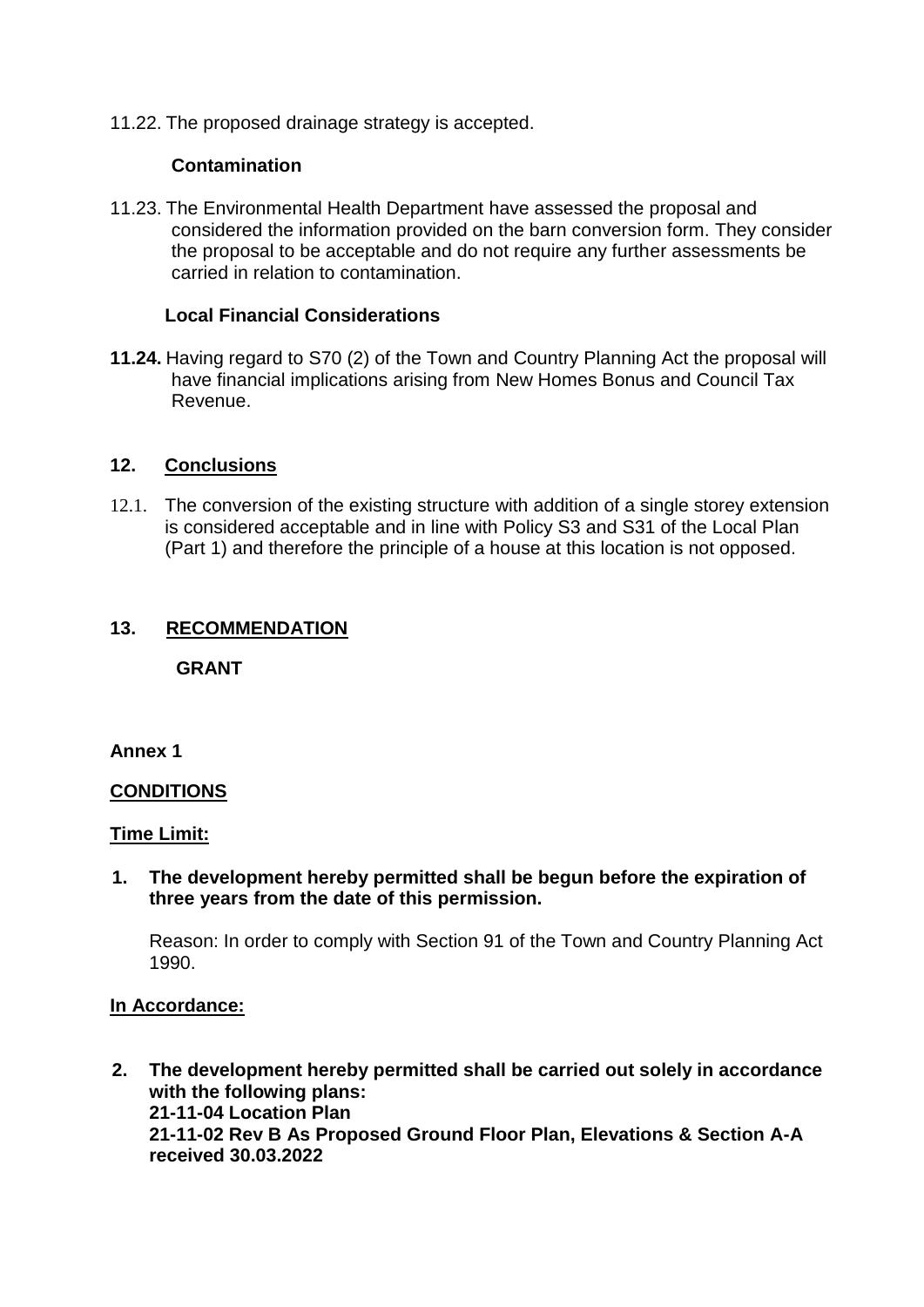**21-11-03 Rev C As Proposed First Floor Plan, Elevations & Section B-B received 30.03.2022 21-11-05 Rev C As Proposed Site (Block) Plan received 30.03.2022 Drainage Strategy dated March 2021 Planning Statement – Drainage and Structural Survey for Bats, Barn Owls & Breeding Birds**

Reason: In order to ensure that the development is carried out in complete accordance with the approved plans and any material and non-material alterations to the scheme are properly considered.

#### **Pre development conditions:**

**3. Prior to the carrying out of any construction works the existing buildings affected by the proposed development shall be recorded in accordance with a Level 2 Survey as described in Historic England's document 'Understanding Historic Buildings A Guide to Good Recording Practice, 2016'. Within two months of the commencement of construction works a digital copy of the resultant Level 2 survey report shall be furnished to the Local Planning Authority.**

Reason: To ensure that a permanent record is made of the existing buildings of architectural and historic interest prior to their alteration as part of the proposed development, in compliance with Policy S27 of the Allerdale Local Plan (Part 1), Adopted July 2014.

#### **Post-commencement/Pre use commencing conditions:**

**4. The access drive shall be surfaced in bituminous or cement bound materials, or otherwise bound and shall be constructed and completed before the development is brought into use. This surfacing shall extend for a distance of at least 5 metres inside the site, as measured from the carriageway edge of the adjacent highway.**

Reason: In the interests of highway safety for constructional and operational traffic.

**5. The foul and surface water drainage scheme outlined in the submitted Drainage Strategy shall be fully implemented prior to the occupation of the dwelling house and maintained operational at all times thereafter.**

Reason: To ensure a satisfactory means of drainage and minimise the risk of flooding, in compliance with Policy S29 of the Allerdale Local Plan (Part 1), Adopted July 2014.

## **Other:**

**6. Notwithstanding the provisions of the Town and Country Planning (General Permitted Development) Order 2015 (or any Order revoking or re-enacting**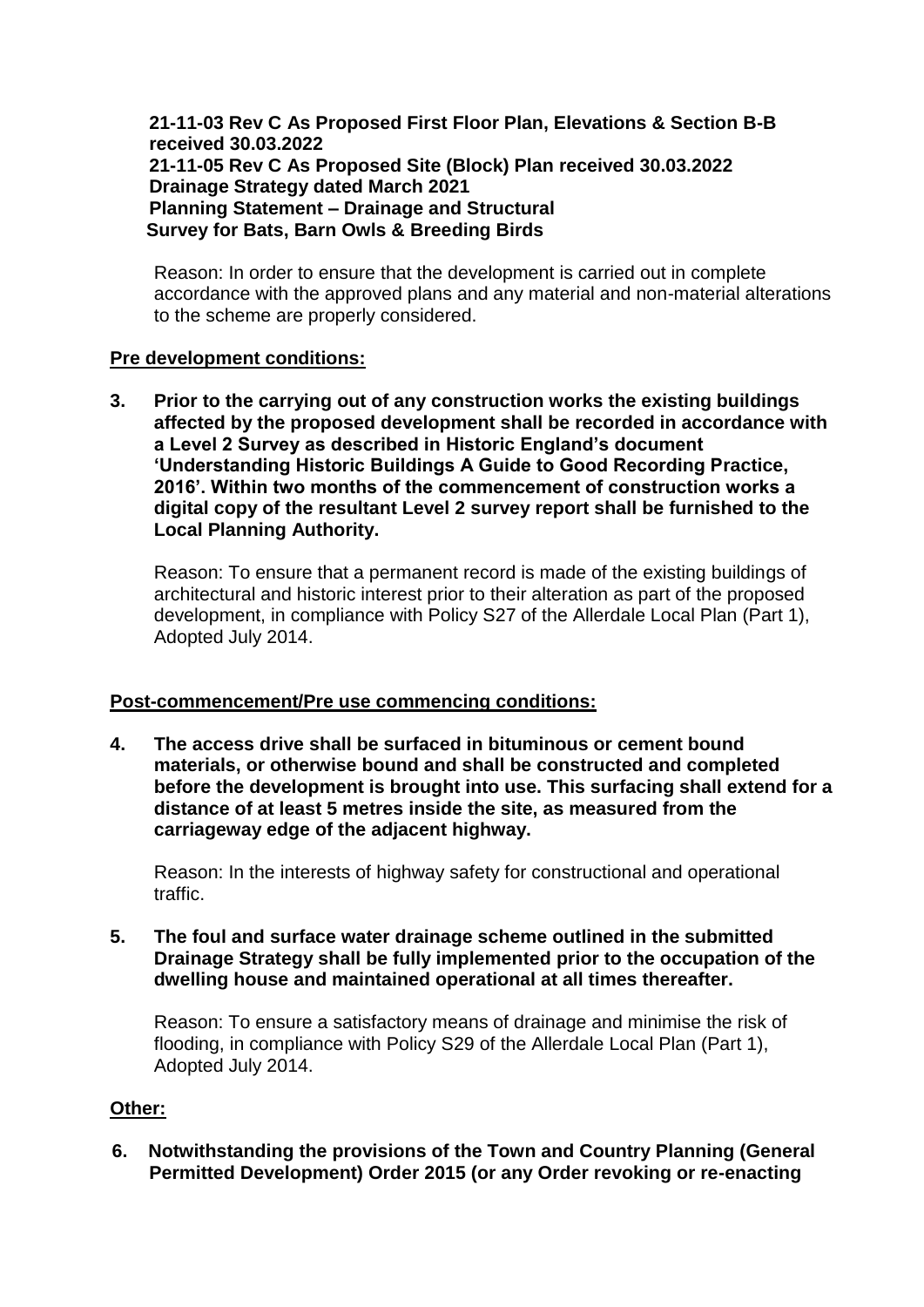**that Order with or without modification) no external alterations or additions shall be made to any dwelling hereby approved and no buildings, extensions, gates, fences or walls (other than those expressly authorised by this permission) shall be carried out within the curtilage of any dwelling without the prior written approval of the Local Planning Authority upon an application submitted to it.**

Reason: To preserve the character and appearance of the original building and its surroundings.

**7. The works shall be implemented in accordance with the mitigation strategy outlined in Section E and F of the submitted Survey for Bats, Barn Owls and Breeding Birds and Detail 8 (Roof Space Roost for Long Eared Bats) and Detail 4B (Ridge Tile Access Detail 4B).**

.

Reason: To safeguard the habitat of bats in compliance with the National Planning Policy Framework and Policy S35 of the Allerdale Local Plan (part 1), Adopted July 2014.